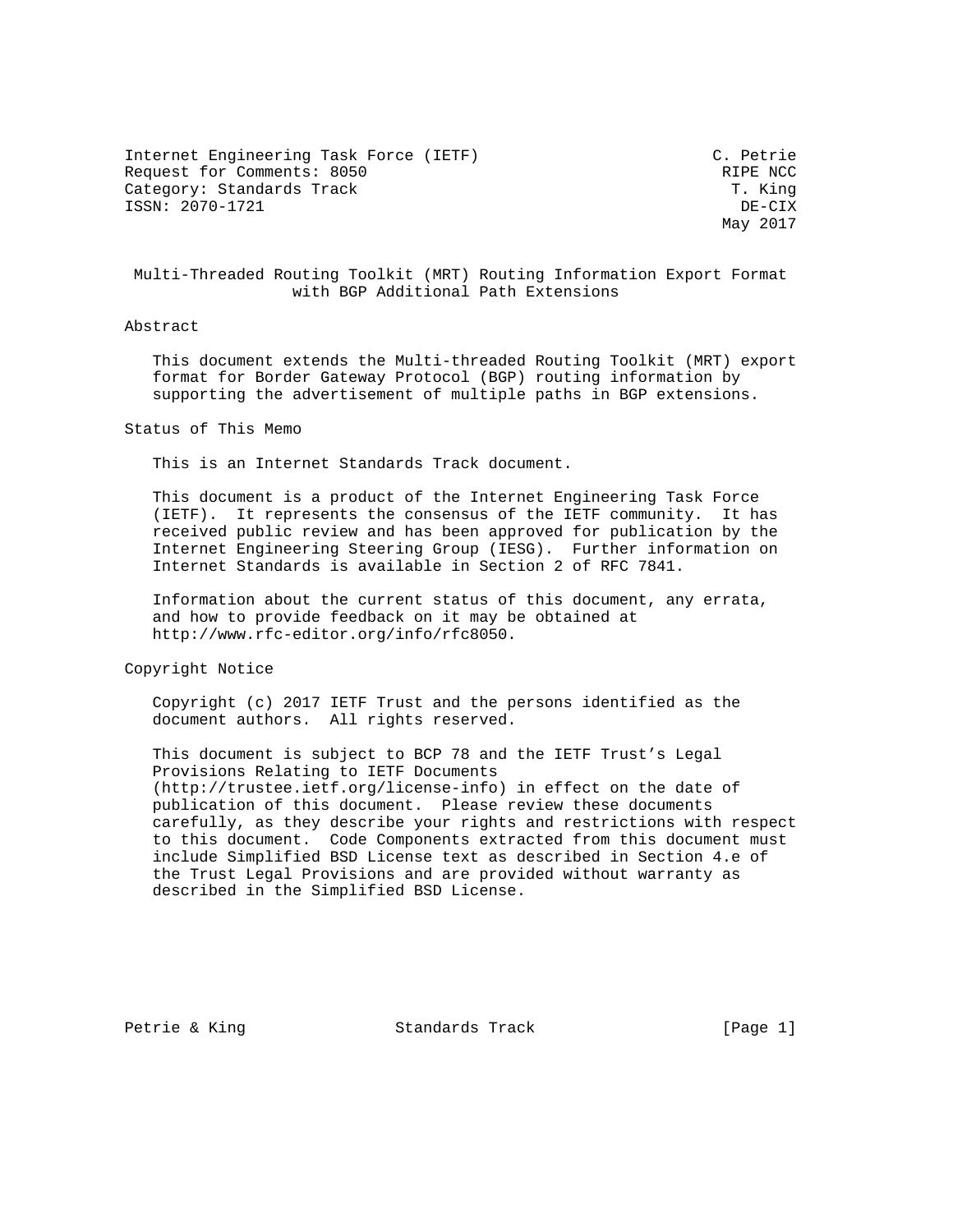Table of Contents

| Introduction $\ldots \ldots \ldots \ldots \ldots \ldots \ldots \ldots$ | -2                      |
|------------------------------------------------------------------------|-------------------------|
| 2.1                                                                    | 2                       |
| MRT Subtypes for Types BGP4MP/BGP4MP_ET<br>3.                          | 3                       |
| 4. MRT Subtypes for Type TABLE_DUMP_V2                                 | $\overline{\mathbf{3}}$ |
| 4.1. AFI/SAFI-Specific RIB Subtypes                                    | 4                       |
| 4.2. RIB_GENERIC_ADDPATH Subtype                                       | $\overline{4}$          |
|                                                                        | 5                       |
| 5.1. BGP4MP/BGP4MP_ET Subtype Codes                                    | 5                       |
| 5.2. TABLE_DUMP_V2 Subtype Codes                                       | 5                       |
|                                                                        | 5                       |
|                                                                        | -6                      |
|                                                                        | 6                       |
|                                                                        |                         |

#### 1. Introduction

 The MRT record format [RFC6396] was developed to provide researchers and engineers a means to encapsulate, export, and archive routing protocol transactions and RIB snapshots.

 The Advertisement of Multiple Paths in BGP [RFC7911] defines a BGP extension to allow the advertisement of multiple paths for the same address prefix without the new paths implicitly replacing any previous ones.

 This document contains an optional extension to the MRT format [RFC6396] and introduces additional definitions of MRT subtype fields to permit representation of multiple path advertisements [RFC7911].

## 2. Rationale

 MRT parsers are usually stateless. In order to parse BGP messages that contain data structures that depend on the capabilities negotiated during the BGP session setup, the MRT subtypes are utilized. The Advertisement of Multiple Paths [RFC7911] extension for BGP alters the encoding of the BGP Network Layer Reachability Information (NLRI) format for withdraws and announcements. Therefore, new BGP4MP/BGP4MP\_ET subtypes as defined in [RFC6396] are required to signal to an MRT parser how to parse the NLRI.

 In Section 4.3 of the MRT specification [RFC6396], RIB subtypes are specified. Prefix length and prefix fields are encoded in the same manner as the BGP NLRI encoding. In order to support Path Identifier information as defined in [RFC7911], new subtypes need to be added.

The following two sections define the required subtypes.

Petrie & King Standards Track [Page 2]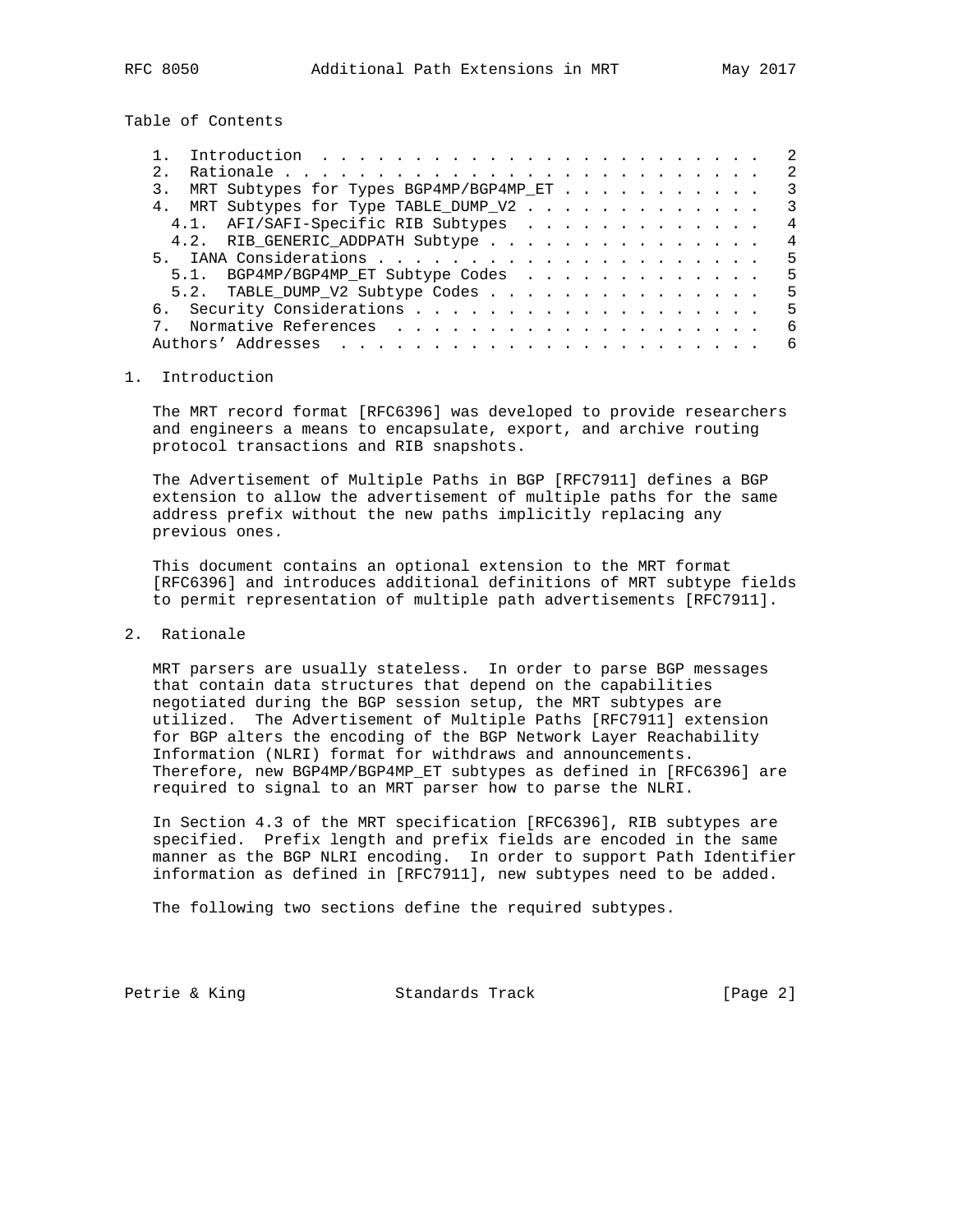3. MRT Subtypes for Types BGP4MP/BGP4MP\_ET

This document defines the following new subtypes:

- o BGP4MP\_MESSAGE\_ADDPATH
- o BGP4MP\_MESSAGE\_AS4\_ADDPATH
- o BGP4MP\_MESSAGE\_LOCAL\_ADDPATH
- o BGP4MP\_MESSAGE\_AS4\_LOCAL\_ADDPATH

 The fields of these message types are identical to the equivalent non-additional-path versions specified in Section 4.4 of [RFC6396]. These enhancements continue to encapsulate the entire BGP message in the BGP message field.

4. MRT Subtypes for Type TABLE\_DUMP\_V2

This document defines the following new subtypes:

- o RIB\_IPV4\_UNICAST\_ADDPATH
- o RIB\_IPV4\_MULTICAST\_ADDPATH
- o RIB\_IPV6\_UNICAST\_ADDPATH
- o RIB\_IPV6\_MULTICAST\_ADDPATH
- o RIB\_GENERIC\_ADDPATH

 The fields of these message types are identical to the equivalent non-additional-path versions specified in Section 4.3 of [RFC6396]. However, for the case of the 4 AFI/SAFI-specific RIB subtypes, the existing RIB Entries field is redefined as detailed in the sections below.

Petrie & King Standards Track [Page 3]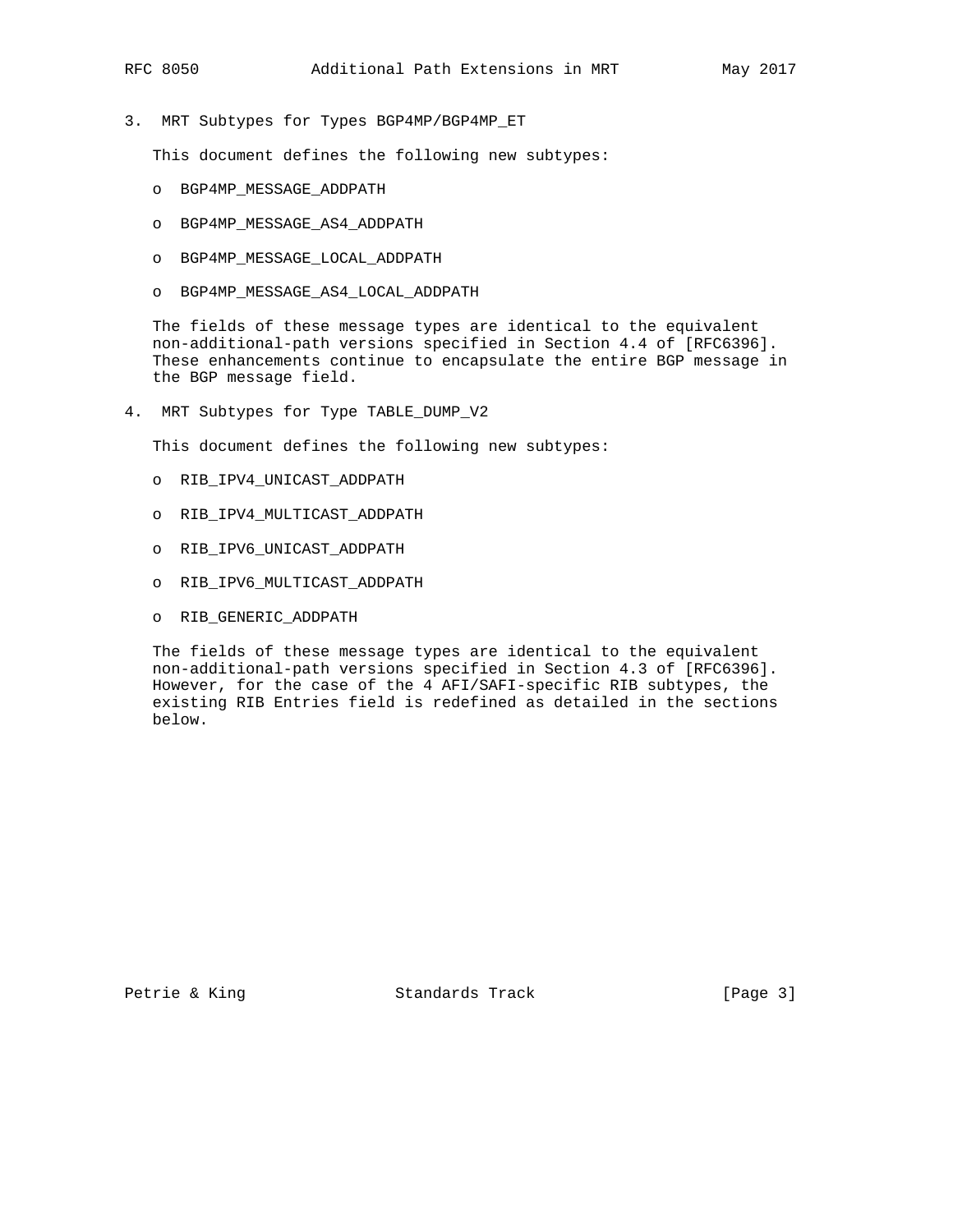## 4.1. AFI/SAFI-Specific RIB Subtypes

 In order to preserve the record compaction achieved by using the most common subtypes and allow multiple RIB Entries to be stored in a single TABLE\_DUMP\_V2 record, the existing RIB Entries field is redefined for use within the new AFI/SAFI-specific RIB subtypes defined by this document as follows:

| U                                                           |                           |  |  |  |  |
|-------------------------------------------------------------|---------------------------|--|--|--|--|
| 0 1 2 3 4 5 6 7 8 9 0 1 2 3 4 5 6 7 8 9 0 1 2 3 4 5 6 7 8 9 |                           |  |  |  |  |
|                                                             | +-+-+-+-+-+-+-+-+-+-+-+-+ |  |  |  |  |
| Peer Index                                                  |                           |  |  |  |  |
|                                                             | -+-+-+-+-+-+-+-+          |  |  |  |  |
|                                                             |                           |  |  |  |  |
|                                                             |                           |  |  |  |  |
|                                                             | Path Identifier           |  |  |  |  |
|                                                             |                           |  |  |  |  |
| Attribute Length                                            |                           |  |  |  |  |
|                                                             |                           |  |  |  |  |
| BGP Attributes (variable)                                   |                           |  |  |  |  |
|                                                             |                           |  |  |  |  |

 Figure 1: RIB Entries for AFI/SAFI-Specific RIB Subtypes with Support for Additional Paths

 This adds a field to the RIB Entries record to store the Path Identifier when used with the RIB\_IPV4\_UNICAST\_ADDPATH, RIB\_IPV4\_MULTICAST\_ADDPATH, RIB\_IPV6\_UNICAST\_ADDPATH, and RIB\_IPV6\_MULTICAST\_ADDPATH subtypes.

## 4.2. RIB\_GENERIC\_ADDPATH Subtype

 The fields of this subtype are identical to the equivalent non additional-path versions specified in Section 4.3.3 of [RFC6396]. These fields continue to encapsulate the raw and additional-path enabled AFI/SAFI/NLRI in the record, and the raw attributes in the RIB Entries.

For clarity, the RIB Entries in this subtype are not redefined.

Petrie & King Standards Track [Page 4]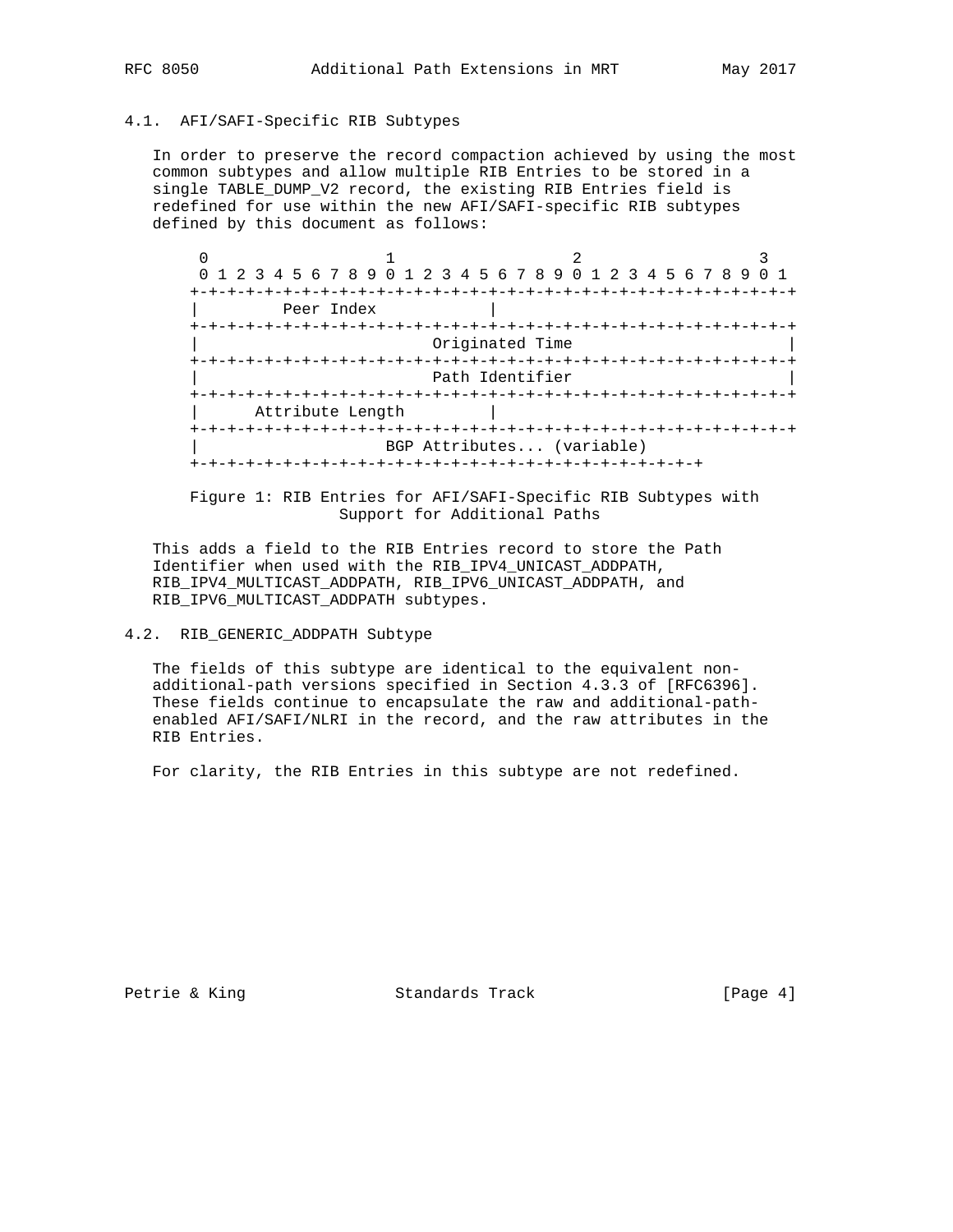# 5. IANA Considerations

 IANA has assigned the subtype codes defined below in the "Multi threaded Routing Toolkit (MRT)" registry <https://www.iana.org/assignments/mrt>.

5.1. BGP4MP/BGP4MP\_ET Subtype Codes

 The following have been registered in the "BGP4MP Subtype Codes" and "BGP4MP\_ET Subtype Codes" registries:

- 8 BGP4MP\_MESSAGE\_ADDPATH (RFC 8050)
- 9 BGP4MP\_MESSAGE\_AS4\_ADDPATH (RFC 8050)
- 10 BGP4MP\_MESSAGE\_LOCAL\_ADDPATH (RFC 8050)
- 11 BGP4MP\_MESSAGE\_AS4\_LOCAL\_ADDPATH (RFC 8050)
- 5.2. TABLE\_DUMP\_V2 Subtype Codes

 The following have been registered in the "TABLE\_DUMP\_V2 Subtype Codes" registry:

- 8 RIB\_IPV4\_UNICAST\_ADDPATH (RFC 8050)
- 9 RIB\_IPV4\_MULTICAST\_ADDPATH (RFC 8050)
- 10 RIB\_IPV6\_UNICAST\_ADDPATH (RFC 8050)
- 11 RIB\_IPV6\_MULTICAST\_ADDPATH (RFC 8050)
- 12 RIB\_GENERIC\_ADDPATH (RFC 8050)
- 6. Security Considerations

 It is not believed that this document adds any additional security considerations. However, the security considerations of [RFC6396] are equally applicable to this document, because this document permits the export of more detailed routing data.

 An organization that uses the MRT format to store their BGP routing information should be aware that supporting these extensions permits more detailed network path information to be stored and should consider the implications of this within their environment.

Petrie & King Standards Track [Page 5]